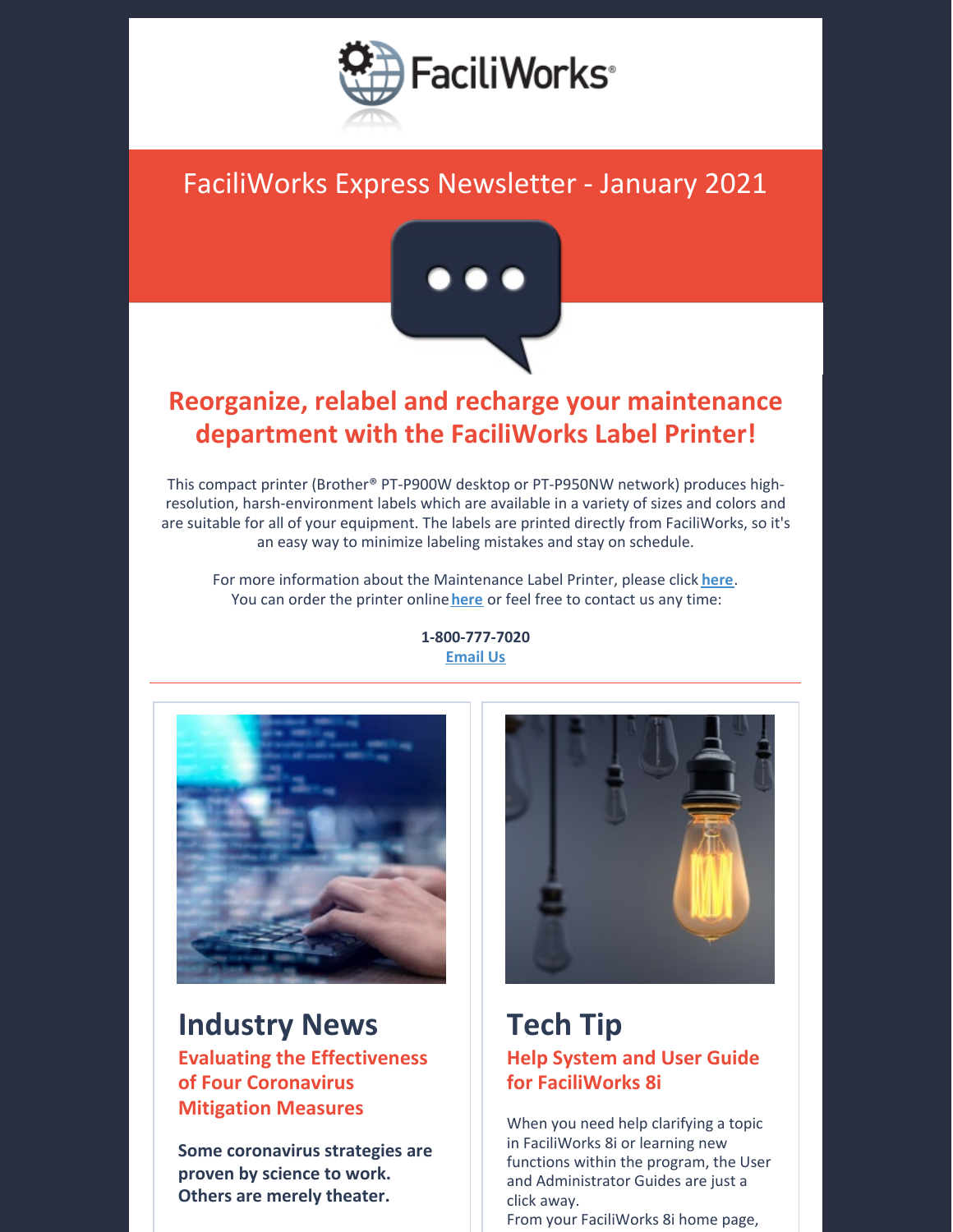In the ongoing battle to mitigate the spread of coronavirus, facility managers have been bombarded with an unremitting and ever-shifting wave of advice, guidance, and how-to. Often, that guidance has seemed contradictory between scientists, healthcare organizations, and government representatives. This doesn't always mean something nefarious is occurring. Rather, it's because as scientists learn more about coronavirus, and how it spreads, the guidance on how to prevent that spread necessarily changes as well. For instance, it wasn't until early October that the U.S. Centers for Disease Control and Prevention reversed course and issued a statement that the coronavirus could in fact travel distances greater than six feet indoors through aerosolized particles.

#### Read the full story on **[facilitiesnet.com](https://www.facilitiesnet.com/fnPrime/details/Evaluating-The-Effectiveness-Of-Four-Coronavirus-Mitigation-Measures--5525?utm_source=fnwebsiteorganic&utm_medium=fnwebsite&utm_campaign=organic)**



## **Training**

Our interactive web training suites let you to participate from the comfort and safety of your own home or office. Complete the whole suite to receive a certificate of completion and you'll be using FaciliWorks like a pro.

#### **Early February 2021**

Session 1: February 1 – Available Session 2: February 2 – Available Session 3: February 3 – Available Session 4: February 4 – Available

#### **Late February 2021**

Session 1: February 15 – Available Session 2: February 17 – Available Session 3: February 22 – Available click the **Help** link in the upper right corner. A new window or browser tab will open. Depending on your browser, the Help System may display automatically or you may need to click **Show** or **Show Text** to see it.



The Help System contains both the User and Administrator Guides in their entirety. The Admin-prefixed chapters cover the configuration aspects of FaciliWorks 8i, whereas the Userprefixed chapters describe all of the program's functionality. You can browse the table of contents in the **Contents** tab, look for a topic of interest in the **Index** tab or do a broad search in the **Search** tab.

You can also access the same helpful content in PDF format on our website. Just click **[here](https://faciliworks.com/support/)** to go to our Tech Support page; the user guides are listed in the left-hand column. We encourage you to explore the additional capabilities of your FaciliWorks software and as always, keep an eye out for future Tech Tips.



## **Referral Rewards**

Have you started earning referral rewards yet? You can refer anyone to us to earn rewards – even your inhouse quality and maintenance teams.